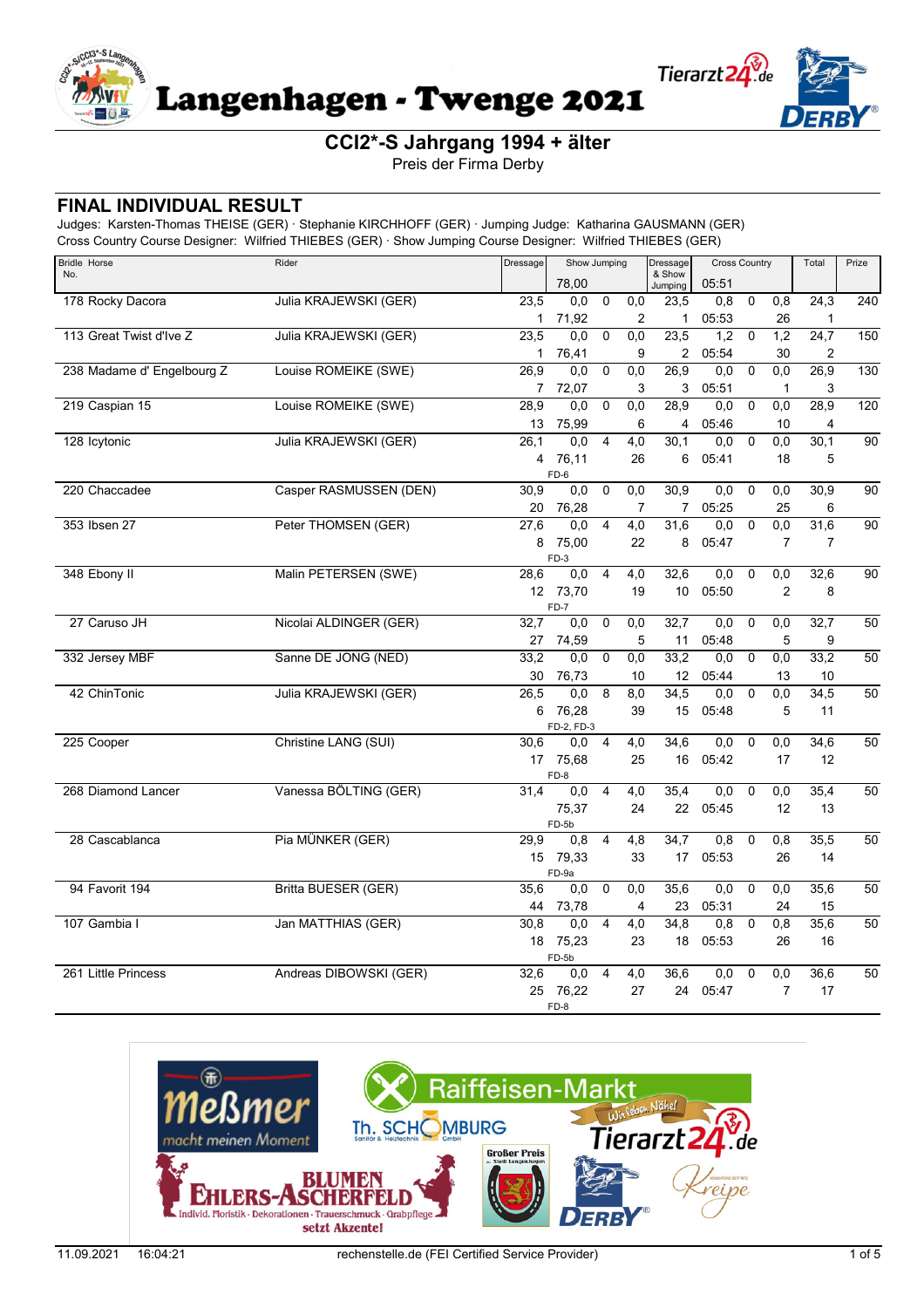



Preis der Firma Derby

## FINAL INDIVIDUAL RESULT

| <b>Bridle Horse</b>           | Rider                        | Dressage         | Show Jumping<br>78,00   |                       | Dressage          | <b>Cross Country</b><br>05:51 |             |                  | Total | Prize |  |
|-------------------------------|------------------------------|------------------|-------------------------|-----------------------|-------------------|-------------------------------|-------------|------------------|-------|-------|--|
| No.                           |                              |                  |                         |                       | & Show<br>Jumping |                               |             |                  |       |       |  |
| 286 Dynamite Jack             | Sara ALGOTSSON OSTHOLT (SWE) | 31,3             | 0,0                     | $\overline{4}$<br>4,0 | 35,3              | 1,6                           | $\mathbf 0$ | $\overline{1,6}$ | 36,9  |       |  |
|                               |                              |                  | 22 74,41                | 20                    | 20                | 05:55                         |             | 31               | 18    |       |  |
|                               |                              |                  | $FD-2$                  |                       |                   |                               |             |                  |       |       |  |
| 365 Claire de Lune 32         | Julia WEISER (GER)           | 33,2             | 1,2                     | 1,2<br>$\mathbf 0$    | 34,4              | 3,6                           | 0           | 3,6              | 38,0  |       |  |
|                               |                              | 31               | 80,21                   | 14                    | 14                | 06:00                         |             | 35               | 19    |       |  |
| 230 Escada                    | Esteban BENITEZ VALLE (ESP)  | 35,3             | 0,4                     | 4,4<br>4              | 39,7              | 0,0                           | $\pmb{0}$   | $\overline{0,0}$ | 39,7  |       |  |
|                               |                              |                  | 43 78,75                | 30                    | 31                | 05:32                         |             | 23               | 20    |       |  |
|                               |                              |                  | FD-9a                   |                       |                   |                               |             |                  |       |       |  |
| 360 Ginger Spice 3            | Josephine SCHNAUFER-VÖLKEL   | 26,5             |                         | 1,6 12 13,6           | 40,1              | 0,0                           | 0           | 0,0              | 40,1  |       |  |
|                               | (GER)                        |                  | 5 81,96                 | 56                    | 34                | 05:44                         |             | 13               | 21    |       |  |
|                               |                              |                  | FD-1, FD-2, FD-5b       |                       |                   |                               |             |                  |       |       |  |
| 331 Jarelly MBF               | Sanne DE JONG (NED)          | 32,6             | 0,4                     | 8<br>8,4              | 41,0              | 0,0                           | 0           | 0,0              | 41,0  |       |  |
|                               |                              |                  | 25 78,18                | 43                    | 36                | 05:50                         |             | $\overline{2}$   | 22    |       |  |
|                               |                              |                  | FD-5b, FD-6             |                       |                   |                               |             |                  |       |       |  |
| 215 Allerupgaards Fantastique | Casper RASMUSSEN (DEN)       | 33,5             | 0,0                     | - 8<br>8,0            | 41,5              | 0,0                           | 0           | 0,0              | 41,5  |       |  |
|                               |                              |                  | 35 76,94                | 41                    | 40                | 05:34                         |             | 21               | 23    |       |  |
|                               |                              |                  | FD-1, FD-2              |                       |                   |                               |             |                  |       |       |  |
| 292 Mollegardens Korona       | Aistis VITKAUSKAS (LTU)      | 33,6             | 0,0 8                   | 8,0                   | 41,6              | 0,0                           | 0           | 0,0              | 41,6  |       |  |
|                               |                              |                  | 36 77,39                | 42                    | 41                | 05:41                         |             | 18               | 24    |       |  |
|                               |                              |                  | FD-4, FD-5b             |                       |                   |                               |             |                  |       |       |  |
| 317 Das Fraeulein Inge        | Amke GRÖTTRUP (GER)          | 31,0             |                         | 0,0 12 12,0           | 43,0              | 0,0                           | 0           | 0,0              | 43,0  |       |  |
|                               |                              |                  | 21 76,83                | 54                    | 44                | 05:46                         |             | 10               | 25    |       |  |
|                               |                              |                  | FD-6, FD-9a, FD-9b      |                       |                   |                               |             |                  |       |       |  |
| 56 Coco Diki                  | Bernadette KÖGEL (GER)       | 36,6             | 0,0                     | $\overline{4}$<br>4,0 | 40,6              | 3,2                           | 0           | 3,2              | 43,8  |       |  |
|                               |                              |                  | 49 71,74                | 17                    | 35                | 05:59                         |             | 34               | 26    |       |  |
| 139 Kilbunny Vito             | Freya FÜLLGRAEBE (GER)       |                  | $FD-1$                  | 8                     |                   |                               | 0           | 0,0              | 44,2  |       |  |
|                               |                              | 35,8             | 0,4                     | 8,4                   | 44,2              | 0,0                           |             |                  |       |       |  |
|                               |                              |                  | 46 78,69<br>FD-3, FD-9b | 46                    | 48                | 05:49                         |             | 4                | 27    |       |  |
| 181 Royal Dancer 43           | Kim HEITMANN (GER)           | 33,0             | $0,0$ 12                | 12,0                  | 45,0              | 0,0                           | $\pmb{0}$   | 0,0              | 45,0  |       |  |
|                               |                              |                  | 29 72,27                | 50                    | 49                | 05:33                         |             | 22               | 28    |       |  |
|                               |                              |                  | FD-1, FD-5a, FD-9b      |                       |                   |                               |             |                  |       |       |  |
| 307 Silvana                   | Josephine SCHNAUFER-VÖLKEL   | 34,9             | 0,4                     | 8<br>8,4              | 43,3              | 2,0                           | $\mathbf 0$ | 2,0              | 45,3  |       |  |
|                               | (GER)                        |                  | 42 78,59                | 45                    | 45                | 05:56                         |             | 32               | 29    |       |  |
|                               |                              |                  | FD-2, FD-10             |                       |                   |                               |             |                  |       |       |  |
| 72 Da Diva                    | Svenja ECKERT (GER)          | 32,2             |                         | 3,2 12 15,2           | 47,4              | 0,0                           | 0           | 0,0              | 47,4  |       |  |
|                               |                              |                  | 24 85,58                | 58                    | 53                | 05:44                         |             | 13               | 30    |       |  |
|                               |                              |                  | FD-5b, 1RFD-6           |                       |                   |                               |             |                  |       |       |  |
| 316 Ignatz H                  | Faye FÜLLGRAEBE-JUNG (GER)   | 29,2             | 0,0                     | $\overline{4}$<br>4,0 | 33,2              | 14,4                          | 0           | 14,4             | 47,6  |       |  |
|                               |                              | 14               | 76,96                   | 28                    | 13                | 06:27                         |             | 42               | 31    |       |  |
|                               |                              |                  | $FD-4$                  |                       |                   |                               |             |                  |       |       |  |
| 358 Berlusconi 6              | Nicole HEUEL (GER)           | 33,9             | 2,0 12                  | 14,0                  | 47,9              | 0,0                           | 0           | 0,0              | 47,9  |       |  |
|                               |                              |                  | 41 82,51                | 57                    | 55                | 05:39                         |             | 20               | 32    |       |  |
|                               |                              | FD-1, FD-3, FD-8 |                         |                       |                   |                               |             |                  |       |       |  |

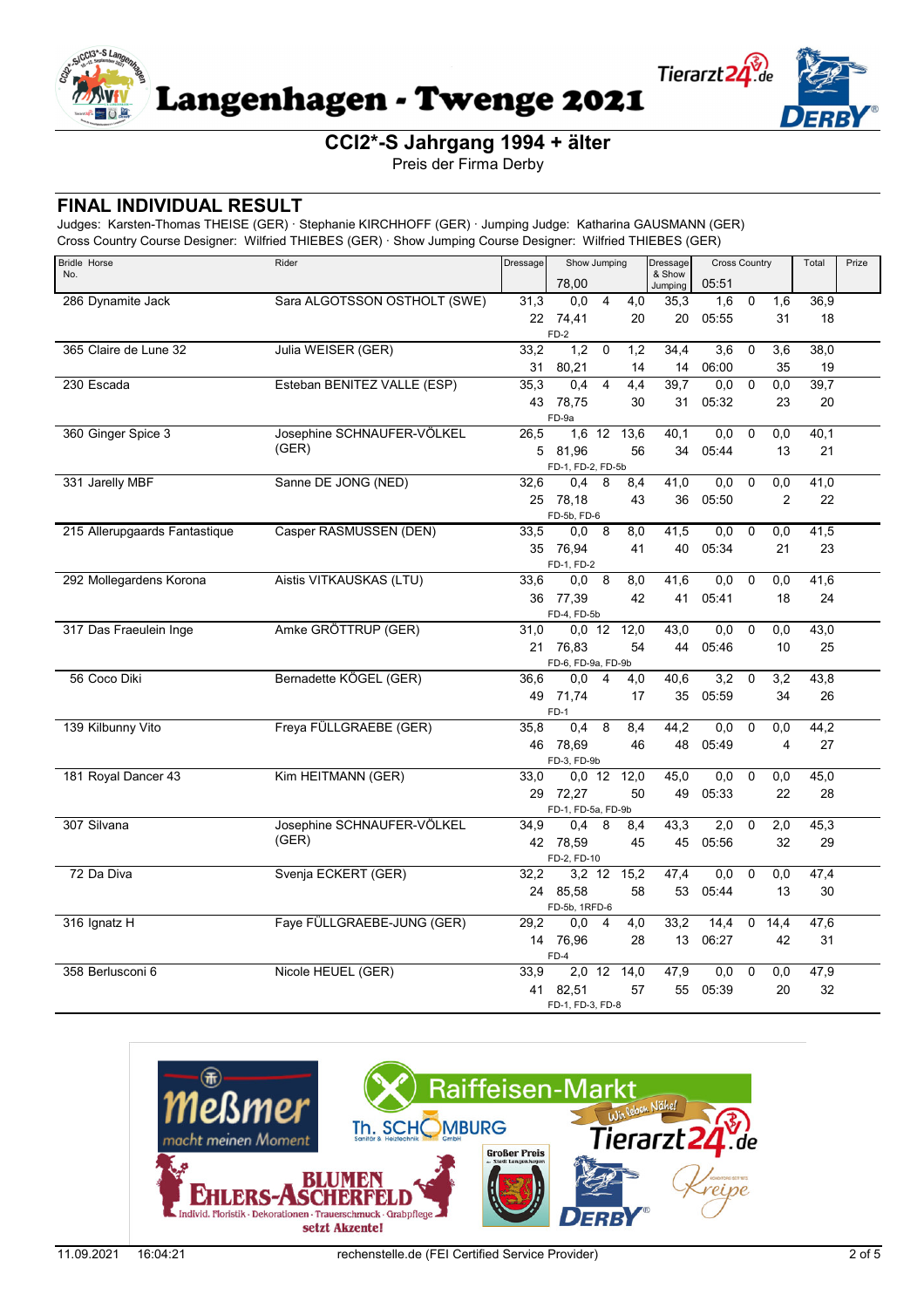

Preis der Firma Derby

#### **FINAL INDIVIDUAL RESULT**

| <b>Bridle Horse</b>          | Rider                       | Dressage | Show Jumping                      |                |               | Dressage          | <b>Cross Country</b> |              |                  | Total             | Prize |
|------------------------------|-----------------------------|----------|-----------------------------------|----------------|---------------|-------------------|----------------------|--------------|------------------|-------------------|-------|
| No.                          |                             |          | 78,00                             |                |               | & Show<br>Jumping | 05:51                |              |                  |                   |       |
| 295 Lussuri                  | Imre TÓTH (HUN)             | 43,3     | 0.4                               | 4              | 4,4           | 47,7              | 0,8                  | 0            | 0,8              | 48,5              |       |
|                              |                             | 63       | 78,81                             |                | 31            | 54                | 05:53                |              | 26               | 33                |       |
|                              |                             |          | $FD-3$                            |                |               |                   |                      |              |                  |                   |       |
| 240 Octano de Penaflor 40 33 | Esteban BENITEZ VALLE (ESP) | 36,9     |                                   |                | $0,0$ 12 12,0 | 48,9              | 0,0                  | $\mathbf 0$  | 0,0              | 48,9              |       |
|                              |                             |          | 50 72,04                          |                | 49            | 56                | 05:47                |              | 7                | 34                |       |
| 312 Laureus                  | Katharina KOPP (GER)        | 30,5     | FD-1, FD-9b, FD-10<br>0,8         | $\overline{4}$ | 4,8           | 35,3              | 14,0                 | 0            | 14,0             | 49,3              |       |
|                              |                             |          | 16 79,63                          |                | 35            | 21                | 06:26                |              | 41               | 35                |       |
|                              |                             |          | FD-9b                             |                |               |                   |                      |              |                  |                   |       |
| 227 Don Vino                 | Annemiek WIEKEN (NED)       | 38,0     | 0,0                               | $\mathbf 0$    | 0,0           | 38,0              | 11,6                 |              | 0, 11.6          | 49,6              |       |
|                              |                             | 55       | 76,31                             |                | 8             | 27                | 06:20                |              | 39               | 36                |       |
| 329 Kilroy MBF               | Hugo LASCHET (BEL)          | 40,7     | 3.2                               | 8              | 11,2          | 51,9              | 0,0                  | $\mathbf 0$  | 0,0              | 51,9              |       |
|                              |                             | 59       | 85,11                             |                | 48            | 58                | 05:43                |              | 16               | 37                |       |
|                              |                             |          | FD-1, FD-2                        |                |               |                   |                      |              |                  |                   |       |
| 352 Geniale 11               | Peter THOMSEN (GER)         | 28,4     | 1,2                               | 0              | 1,2           | 29,6              |                      | 4,8 20       | 24,8             | 54,4              |       |
|                              |                             |          | 10 80,38                          |                | 15            | 5                 | 06:03                |              | 46               | 38                |       |
| 364 Crosby 48                | Nicolai ALDINGER (GER)      | 36,1     | 0,8                               | $\Omega$       | 0,8           | 36,9              | 1R(12)<br>17,6       |              | 0, 17.6          | 54,5              |       |
|                              |                             | 47       | 79,72                             |                | 13            | 25                | 06:35                |              | 44               | 39                |       |
| 188 Schneewalzer 2           | Kaddur KELKHA (GER)         | 36,9     |                                   | 0.0 16         | 16.0          | 52, 9             | 2,4                  | 0            | 2,4              | $\overline{55,3}$ |       |
|                              |                             |          | 51 74,72                          |                | 59            | 60                | 05:57                |              | 33               | 40                |       |
|                              |                             |          | FD-2, FD-7, FD-8.                 |                |               |                   |                      |              |                  |                   |       |
|                              |                             |          | FD-9b                             |                |               |                   |                      |              |                  |                   |       |
| 233 Glendening               | Antonio RUBIO BOLGER (ESP)  | 41,3     | 1,2                               | $\overline{4}$ | 5,2           | 46,5              | 9,2                  | 0            | 9,2              | 55,7              |       |
|                              |                             | 60       | 80,04<br>FD-6                     |                | 36            | 51                | 06:14                |              | 38               | 41                |       |
| 48 Citius                    | Ben LEUWER (GER)            | 31,3     |                                   |                | $0,0$ 12 12,0 | 43,3              | 14,4                 | 0            | 14,4             | 57,7              |       |
|                              |                             | 23       | 75,39                             |                | 53            | 46                | 06:27                |              | 42               | 42                |       |
|                              |                             |          | FD-5b, FD-6, FD-7                 |                |               |                   |                      |              |                  |                   |       |
| 179 Rodrigo Gallardo         | Julia TIMMANN (GER)         | 36,5     |                                   |                | 1,6 16 17,6   | 54,1              | 8,0                  | $\mathbf 0$  | $\overline{8,0}$ | 62,1              |       |
|                              |                             |          | 48 81,32                          |                | 60            | 61                | 06:11                |              | 37               | 43                |       |
|                              |                             |          | FD-2, FD-3, FD-4,<br>FD-7         |                |               |                   |                      |              |                  |                   |       |
| 3 Aprikose 6                 | Christina MÜLLER (GER)      | 37,4     | 0.4                               | $\overline{4}$ | 4,4           | 41,8              |                      | 2,0 20       | 22.0             | 63,8              |       |
|                              |                             |          | 52 78,83                          |                | 32            |                   | 42 05:56             |              | 45               | 44                |       |
|                              |                             |          | FD-10                             |                |               |                   | 1R(11)               |              |                  |                   |       |
| 173 Quirinius 6              | Dr. Moritz SPONAGEL (GER)   | 39.7     | 4,8                               | 8              | 12,8          | 52,5              | 12,8                 | $\mathbf{0}$ | 12,8             | 65,3              |       |
|                              |                             |          | 57 89,22                          |                | 55            | 59                | 06:23                |              | 40               | 45                |       |
|                              |                             |          | 1R-1, FD-5b                       |                |               |                   |                      |              |                  |                   |       |
| 182 Salito                   | Claudia SCHNEPPER (GER)     | 42,3     |                                   | 0,0,20         | 20.0          | 62,3              | 5,6                  | 0            | 5,6              | 67,9              |       |
|                              |                             |          | 62 77,90                          |                | 61            | 62                | 06:05                |              | 36               | 46                |       |
|                              |                             |          | FD-1, FD-5b, FD-6,<br>FD-7, FD-10 |                |               |                   |                      |              |                  |                   |       |
| 276 Pazzo van Bost           | Giel VANHOUCHE (BEL)        | 33,9     | 0,4                               | 8              | 8,4           | 42,3              |                      | 9,6 20       | 29,6             | 71,9              |       |
|                              |                             |          | 40 78,35                          |                | 44            | 43                | 06:15                |              | 47               | 47                |       |
|                              |                             |          | FD-5a, FD-10                      |                |               |                   | 1R(22a)              |              |                  |                   |       |

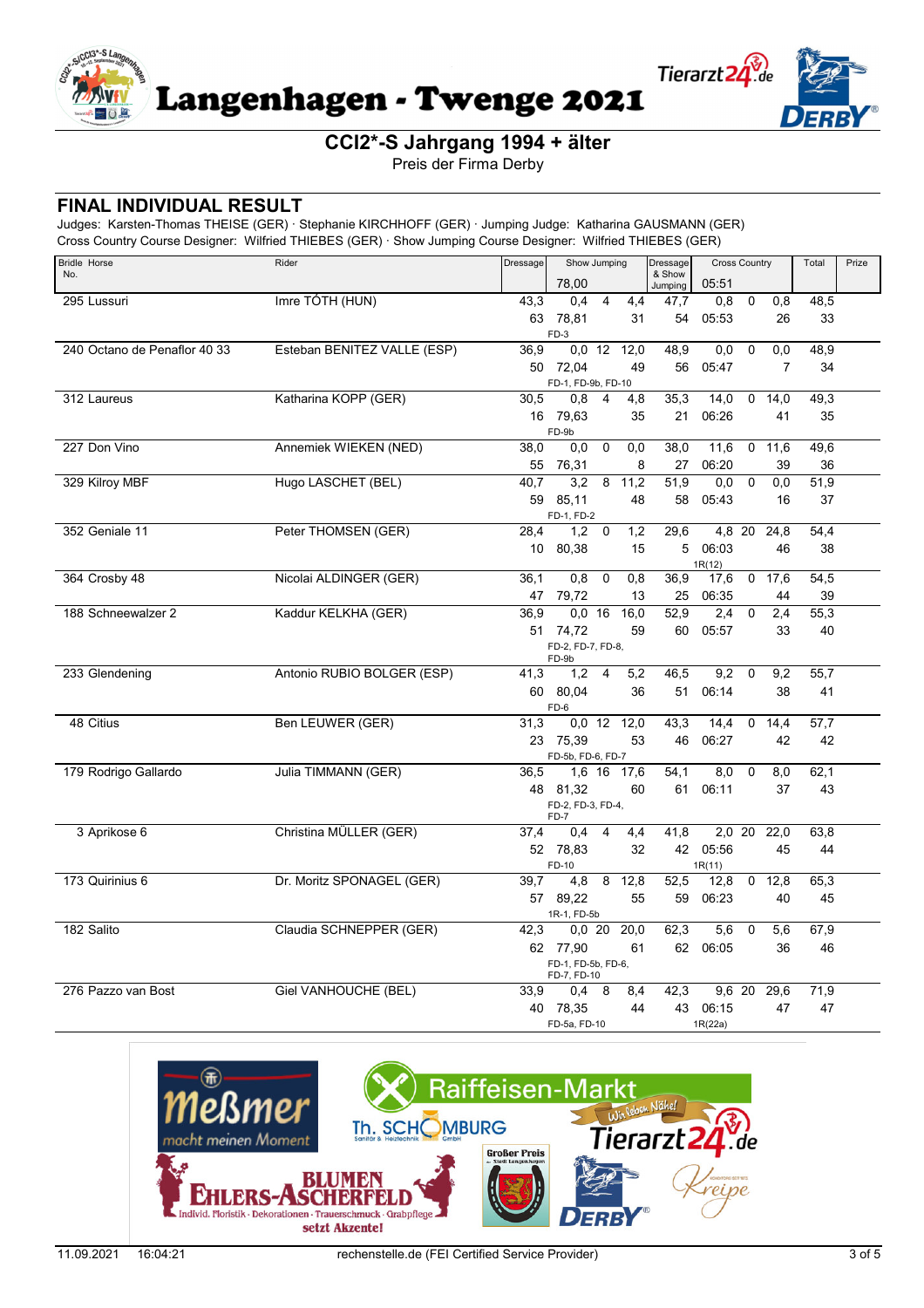

Preis der Firma Derby

## **FINAL INDIVIDUAL RESULT**

| <b>Bridle Horse</b>         | Rider                       | Dressage | Show Jumping                    |                | Dressage          | <b>Cross Country</b> |                                                |  | Total      | Prize      |  |
|-----------------------------|-----------------------------|----------|---------------------------------|----------------|-------------------|----------------------|------------------------------------------------|--|------------|------------|--|
| No.                         |                             |          | 78,00                           |                | & Show<br>Jumping | 05:51                |                                                |  |            |            |  |
| 260 Cristallik              | Andreas DIBOWSKI (GER)      | 33,4     | 0.0                             | 8              | 8,0               | 41.4                 | 16,8 20                                        |  | 36.8       | 78,2       |  |
|                             |                             |          | 34 75.75                        |                | 38                | 39                   | 06:33                                          |  | 49         | 48         |  |
|                             |                             |          | FD-2, FD-5b                     |                |                   |                      | 1R(4)                                          |  |            |            |  |
| 57 Coin Toss                | Dr. Moritz SPONAGEL (GER)   | 37,6     |                                 |                | $0,0$ 12 12,0     | 49,6                 | 13,6 20                                        |  | 33,6       | 83,2       |  |
|                             |                             |          | 53 72.65<br>FD-5a, FD-9b, FD-10 |                | 51                | 57                   | 06:25<br>1R(12)                                |  | 48         | 49         |  |
| 328 Pinot Noir van Alsingen | Kris VERVAECKE (BEL)        | 41,6     | 0,8                             | $\overline{4}$ | 4,8               | 46,4                 | 18,8 20                                        |  | 38,8       | 85,2       |  |
|                             |                             |          | 61 79,39                        |                | 34                | 50                   | 06:38                                          |  | 50         | 50         |  |
|                             |                             |          | $FD-3$                          |                |                   |                      | 1R(11)                                         |  |            |            |  |
| 31 Casiraghi 5              | Charlotte VON BUTTLAR (GER) | 33,6     | 2,0                             | 8              | 10,0              | 43,6                 | 28,8 20                                        |  | 48,8       | 92.4       |  |
|                             |                             |          | 36 82,46                        |                | 47                |                      | 47 07:03                                       |  | 51         | 51         |  |
|                             | Gunda HAMANN (GER)          |          | FD-1, FD-10                     | - 8            |                   |                      | 1R(10)                                         |  |            |            |  |
| 81 Dubi Du                  |                             | 33,3     | 0,0                             |                | 8,0<br>40         | 41,3                 | 14,8 40<br>38 06:28                            |  | 54,8<br>52 | 96,1<br>52 |  |
|                             |                             |          | 33 76,51<br>FD-7, FD-10         |                |                   |                      | 1R(7), 1R(10)                                  |  |            |            |  |
| 294 Anissa                  | Imre TÓTH (HUN)             | 35,7     | $0,0$ 4                         |                | 4,0               |                      | 39,7 retired cross country test                |  |            |            |  |
|                             |                             |          | 45 71,43                        |                | 16                |                      | 30 1R(10), BD(11),                             |  |            |            |  |
|                             |                             |          | FD-3                            |                |                   |                      | RT(12)                                         |  |            |            |  |
| 274 Journee                 | Giel VANHOUCHE (BEL)        | 30.8     | $0.4^{\circ}$                   | $\overline{4}$ | 4,4               |                      | 35,2 retired cross country test                |  |            |            |  |
|                             |                             |          | 19 78,43                        |                | 29                |                      | 19 2RRT(11)                                    |  |            |            |  |
|                             |                             |          | FD-5b                           |                |                   |                      |                                                |  |            |            |  |
| 288 Carlita Kdw Z           | Maxime LAMBRECHT (BEL)      | 40,1     | 0.0                             | $\mathbf 0$    | 0,0               |                      | 40,1 eliminated cross country<br>33 test       |  |            |            |  |
|                             |                             | 58       | 68.54                           |                | $\mathbf{1}$      |                      | FR(10)                                         |  |            |            |  |
| 155 Magic Mick              | Jule WEWER (GER)            | 37,7     | 0.4                             | $\mathbf 0$    | 0,4               |                      | 38.1 eliminated cross country                  |  |            |            |  |
|                             |                             |          | 54 78,15                        |                | 11                |                      | 28 test                                        |  |            |            |  |
|                             |                             |          |                                 |                |                   |                      | 3REL(2)                                        |  |            |            |  |
| 324 Wild West Clary         | Johanna WETJEN (GER)        | 38,5     | 0.4                             | 0              | 0,4               |                      | 38,9 eliminated cross country                  |  |            |            |  |
|                             |                             |          | 56 78,83                        |                | 12                |                      | 29 test<br>$1R(4)$ , $1R(11)$ ,                |  |            |            |  |
| 337 Sonnenlicht 4           | Andreas BRANDT (GER)        | 33,6     | 0.0                             | $\overline{4}$ | 4,0               |                      | 37,6 eliminated cross country                  |  |            |            |  |
|                             |                             |          | 38 72.73                        |                | 18                |                      | 26 test                                        |  |            |            |  |
|                             |                             |          | FD-7                            |                |                   |                      | FH(12)                                         |  |            |            |  |
| 234 Hulda                   | Malin PETERSEN (SWE)        | 28,5     | 0,0                             | $\overline{4}$ | 4,0               |                      | 32,5 eliminated cross country                  |  |            |            |  |
|                             |                             |          | 11 74,67                        |                | 21                |                      | g test                                         |  |            |            |  |
|                             |                             |          | FD-7                            |                |                   |                      | 3REL(11)                                       |  |            |            |  |
| 249 Sheela                  | Dirk SCHRADE (GER)          | 33,3     | 0.0                             | 8              | 8,0               |                      | 41,3 withdrawn before cross                    |  |            |            |  |
|                             |                             |          | 32 74,13                        |                | 37                |                      | 37 country test                                |  |            |            |  |
|                             |                             |          | FD-2. FD-5a                     |                |                   |                      |                                                |  |            |            |  |
| 99 Fly In Time Frieda       | Betti HALLWIG (GER)         | 28,0     |                                 |                | 0,0 12 12,0       |                      | 40.0 withdrawn before cross<br>32 country test |  |            |            |  |
|                             |                             |          | 9 75,09<br>FD-1, FD-7, FD-8     |                | 52                |                      |                                                |  |            |            |  |
| 2 Abraxas 147               | Pia MÜNKER (GER)            | 25,9     |                                 |                | 5,2 16 21,2       |                      | 47.1 withdrawn before cross                    |  |            |            |  |
|                             |                             |          | 3 90,83                         |                | 62                |                      | 52 country test                                |  |            |            |  |
|                             |                             |          | FD-3, FD-7, 1R-8,               |                |                   |                      |                                                |  |            |            |  |
|                             |                             |          | FD-10                           |                |                   |                      |                                                |  |            |            |  |